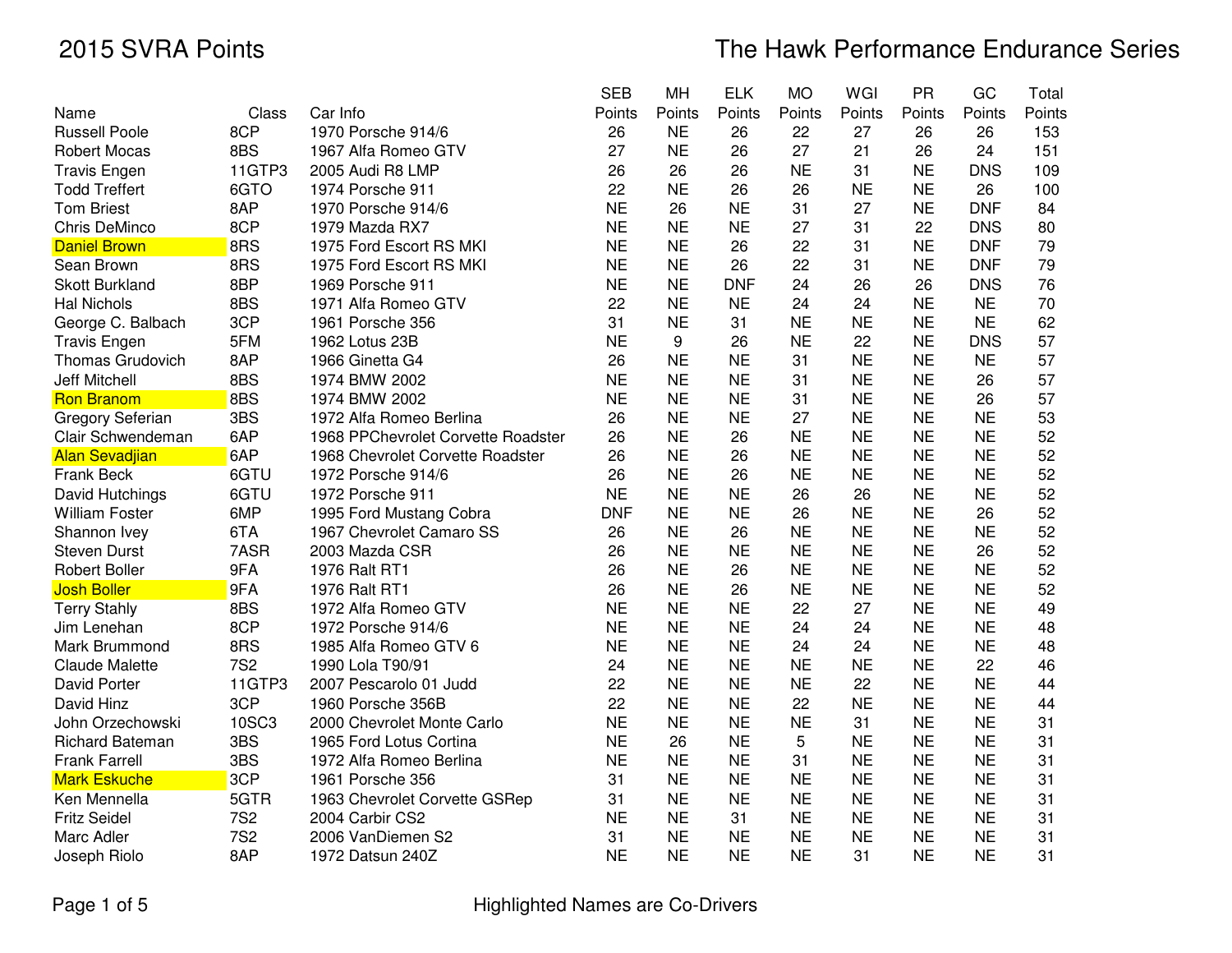|                           |            |                                  | <b>SEB</b> | MH        | <b>ELK</b> | <b>MO</b> | WGI       | <b>PR</b> | GC        | Total  |
|---------------------------|------------|----------------------------------|------------|-----------|------------|-----------|-----------|-----------|-----------|--------|
| Name                      | Class      | Car Info                         | Points     | Points    | Points     | Points    | Points    | Points    | Points    | Points |
| Lisa Hansen               | 8BP        | 1969 Porsche 911S                | <b>NE</b>  | <b>NE</b> | 31         | <b>NE</b> | <b>NE</b> | <b>NE</b> | <b>NE</b> | 31     |
| Skip Bryan                | 8BS        | 1972 BMW 2002                    | 31         | <b>NE</b> | <b>NE</b>  | <b>NE</b> | <b>NE</b> | <b>NE</b> | <b>NE</b> | 31     |
| Tom Benjamin              | 8BS        | 1969 Alfa Romeo GTV              | <b>NE</b>  | <b>NE</b> | <b>NE</b>  | <b>NE</b> | 31        | <b>NE</b> | <b>NE</b> | 31     |
| <b>Brian C Schommer</b>   | 8CP        | 1992 Datsun 240Z                 | <b>NE</b>  | <b>NE</b> | <b>NE</b>  | 31        | <b>NE</b> | <b>NE</b> | <b>NE</b> | 31     |
| <b>Brian Schommer</b>     | 8CP        | 1992 Datsun 240Z                 | <b>NE</b>  | <b>NE</b> | <b>NE</b>  | 31        | <b>NE</b> | <b>NE</b> | <b>NE</b> | 31     |
| <b>Curt Richards</b>      | 8RS        | 1991 BMW 318                     | <b>NE</b>  | <b>NE</b> | <b>NE</b>  | 31        | <b>NE</b> | <b>NE</b> | <b>NE</b> | 31     |
| Vince Vaccaro             | 8BS        | 1972 Alfa Romeo GTV              | 24         | <b>NE</b> | <b>NE</b>  | 5         | <b>NE</b> | <b>NE</b> | <b>NE</b> | 29     |
| Robert Pawlowski          | 10SC3      | 1997 Chevrolet Monte Carlo       | <b>NE</b>  | <b>NE</b> | <b>NE</b>  | <b>NE</b> | 27        | <b>NE</b> | <b>NE</b> | 27     |
| <b>Jeff Bernatovich</b>   | 10SC3      | 1997 Chevrolet Monte Carlo       | <b>NE</b>  | <b>NE</b> | <b>NE</b>  | <b>NE</b> | 27        | <b>NE</b> | <b>NE</b> | 27     |
| <b>Steve Scullen</b>      | 11GTP3     | 2009 Oreca FLM09                 | <b>NE</b>  | <b>NE</b> | <b>DNF</b> | <b>NE</b> | 27        | <b>NE</b> | <b>NE</b> | 27     |
| James Jackson             | 3CP        | 1964 Porsche 356                 | <b>NE</b>  | <b>NE</b> | 27         | <b>NE</b> | <b>NE</b> | <b>NE</b> | <b>NE</b> | 27     |
| <b>Chuck Pitt</b>         | 3CP        | 1959 Porsche 356A Coupe          | 27         | <b>NE</b> | <b>NE</b>  | <b>NE</b> | <b>NE</b> | <b>NE</b> | <b>NE</b> | 27     |
| Harry McPherson           | 5GTR       | 1968 Ford GT40 MK1               | 27         | <b>NE</b> | <b>NE</b>  | <b>NE</b> | <b>NE</b> | <b>NE</b> | <b>NE</b> | 27     |
| Mac McCombs               | 5GTR       | 1968 Ford GT40 MK1               | 27         | <b>NE</b> | <b>NE</b>  | <b>NE</b> | <b>NE</b> | <b>NE</b> | <b>NE</b> | 27     |
| Mark Coombs               | <b>7S2</b> | 1990 Lola T90/90                 | <b>NE</b>  | <b>NE</b> | 27         | <b>NE</b> | <b>NE</b> | <b>NE</b> | <b>NE</b> | 27     |
| <b>Jeff Boston</b>        | <b>7S2</b> | 1990 Lola T90/90                 | 27         | <b>NE</b> | <b>DNF</b> | <b>NE</b> | <b>NE</b> | <b>NE</b> | <b>NE</b> | 27     |
| Christopher Zappa         | 8AP        | 1971 Datsun 240Z                 | <b>NE</b>  | <b>NE</b> | <b>NE</b>  | 27        | <b>NE</b> | <b>NE</b> | <b>NE</b> | 27     |
| James Cullen              | 8BP        | 1972 Porsche 914/6               | <b>NE</b>  | <b>NE</b> | 27         | <b>NE</b> | <b>NE</b> | <b>NE</b> | <b>NE</b> | 27     |
| <b>Mike Pranka</b>        | 8BS        | 1972 Alfa Romeo GTV              | <b>NE</b>  | <b>NE</b> | <b>NE</b>  | 22        | 5         | <b>NE</b> | <b>NE</b> | 27     |
| Roman Tucker              | 8BS        | 1967 Alfa Romeo GTV              | <b>NE</b>  | <b>NE</b> | <b>NE</b>  | 27        | <b>NE</b> | <b>NE</b> | <b>NE</b> | 27     |
| Jim Peruto                | 8RS        | 1985 Mercedes 190 E              | <b>NE</b>  | <b>NE</b> | <b>NE</b>  | <b>NE</b> | 27        | <b>NE</b> | <b>NE</b> | 27     |
| Francesco Melandri        | 10AP       | 1995 Porsche 993                 | <b>NE</b>  | <b>NE</b> | <b>NE</b>  | <b>NE</b> | 26        | <b>NE</b> | <b>NE</b> | 26     |
| Ken McKinnon              | 10GT2      | 1972 Porsche 911 RSR             | 26         | <b>NE</b> | <b>NE</b>  | <b>NE</b> | <b>NE</b> | <b>NE</b> | <b>NE</b> | 26     |
| <b>Mike Bruns</b>         | 10GT2      | 1972 Porsche 911 RSR             | 26         | <b>NE</b> | <b>NE</b>  | <b>NE</b> | <b>NE</b> | <b>NE</b> | <b>NE</b> | 26     |
| Mike Fisher               | 10MP       | 2000 Audi S4                     | 26         | <b>NE</b> | <b>NE</b>  | <b>NE</b> | <b>NE</b> | <b>NE</b> | <b>NE</b> | 26     |
| <b>Jeff Fisher</b>        | 10MP       | 2000 Audi S4                     | 26         | <b>NE</b> | <b>NE</b>  | <b>NE</b> | <b>NE</b> | <b>NE</b> | <b>NE</b> | 26     |
| David Robertson           | 11MP1      | 2006 Ford Doran GT               | <b>NE</b>  | <b>NE</b> | <b>NE</b>  | 26        | <b>NE</b> | <b>NE</b> | <b>NE</b> | 26     |
| <b>Andrea Robertson</b>   | 11MP1      | 2006 Ford Doran GT               | <b>NE</b>  | <b>NE</b> | <b>NE</b>  | 26        | <b>NE</b> | <b>NE</b> | <b>NE</b> | 26     |
| James Cullen              | 11MP2      | 2007 Porsche GT3 Cup             | <b>NE</b>  | <b>NE</b> | 26         | <b>NE</b> | <b>NE</b> | <b>NE</b> | <b>NE</b> | 26     |
| Lawrence Schumacher       | 11MP2      | 2008 Porsche Cup GT3 Cup         | 26         | <b>NE</b> | <b>NE</b>  | <b>NE</b> | <b>NE</b> | <b>NE</b> | <b>NE</b> | 26     |
| David Seuss               | 11MP2      | 2004 Porsche 996 GT3 Cup         | <b>NE</b>  | <b>NE</b> | <b>NE</b>  | <b>NE</b> | 26        | <b>NE</b> | <b>NE</b> | 26     |
| <b>Ben Peotter</b>        | 11TA2      | 1993 Ford Mustang Cobra          | <b>NE</b>  | <b>NE</b> | 26         | <b>NE</b> | <b>NE</b> | <b>NE</b> | <b>NE</b> | 26     |
| <b>Scott Heider</b>       | 11TA2      | 1993 Ford Mustang Cobra          | <b>NE</b>  | <b>NE</b> | 26         | <b>NE</b> | <b>NE</b> | <b>NE</b> | <b>NE</b> | 26     |
| Ralph Salomon             | 1FJ2       | 1960 Elva 200FJ                  | <b>NE</b>  | <b>NE</b> | <b>NE</b>  | 26        | <b>NE</b> | <b>NE</b> | <b>NE</b> | 26     |
| <b>Peter McCarthy</b>     | 1FP        | 1962 Austin Healey Ashley/Sprint | <b>NE</b>  | <b>NE</b> | <b>NE</b>  | <b>NE</b> | <b>NE</b> | 26        | <b>NE</b> | 26     |
| <b>Adolph Battifarano</b> | 1FP        | 1962 Austin Healey Ashley/Sprint | <b>NE</b>  | <b>NE</b> | <b>NE</b>  | <b>NE</b> | <b>NE</b> | 26        | <b>NE</b> | 26     |
| Shea Brown                | 1FP        | 1974 Fiat 128                    | <b>NE</b>  | <b>NE</b> | <b>NE</b>  | 26        | <b>NE</b> | <b>NE</b> | <b>NE</b> | 26     |
| Doug Radix                | 1FP        | 1955 Mercedes 190 SL             | <b>NE</b>  | <b>NE</b> | 26         | <b>NE</b> | <b>NE</b> | <b>NE</b> | <b>NE</b> | 26     |
| Stephen Konsin Jr.        | 1FP        | 1961 MG A                        | 26         | <b>NE</b> | <b>NE</b>  | <b>NE</b> | <b>NE</b> | <b>NE</b> | <b>NE</b> | 26     |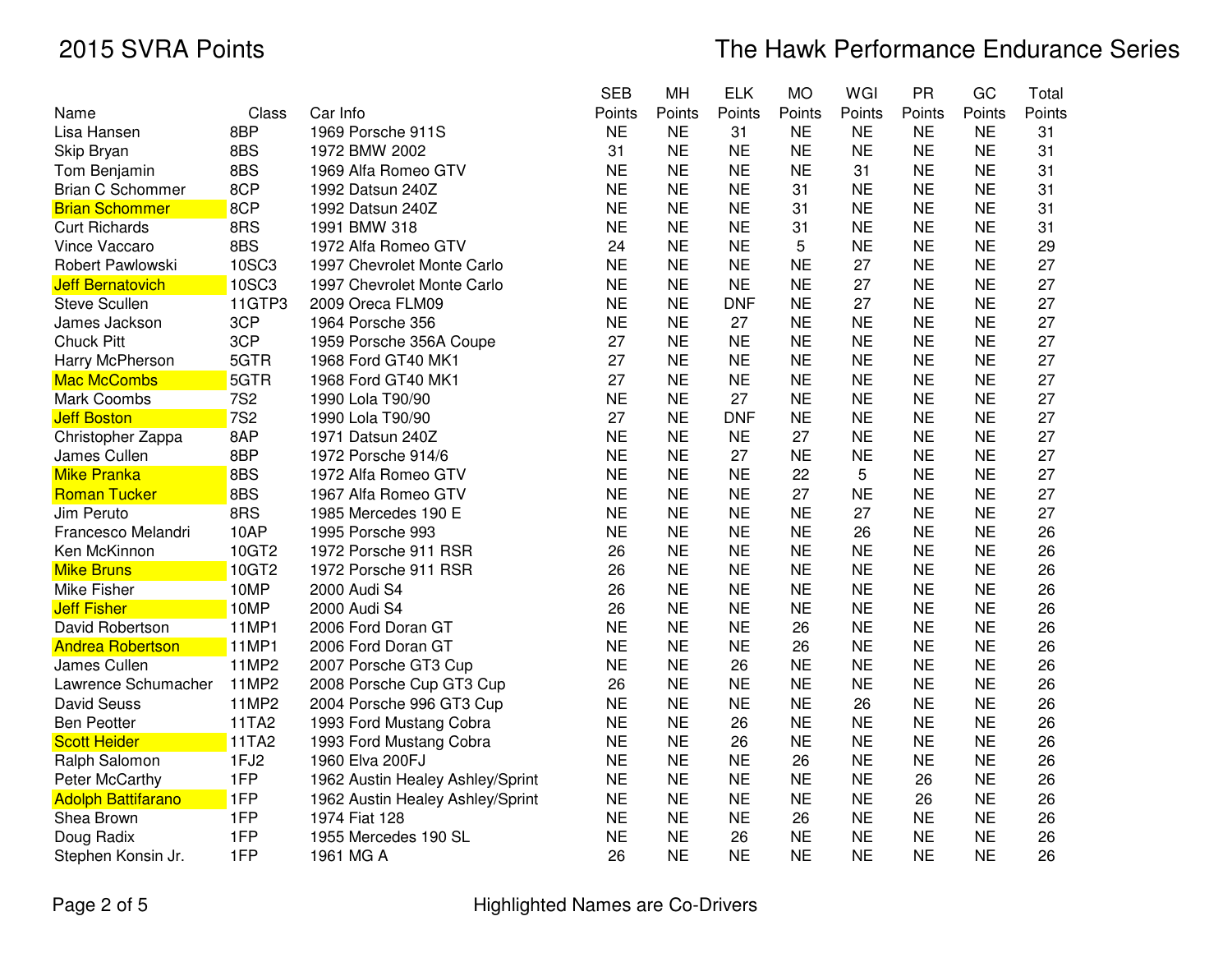|                           |                  |                                | <b>SEB</b> | MH        | <b>ELK</b> | <b>MO</b> | WGI        | <b>PR</b> | GC        | Total  |
|---------------------------|------------------|--------------------------------|------------|-----------|------------|-----------|------------|-----------|-----------|--------|
| Name                      | Class            | Car Info                       | Points     | Points    | Points     | Points    | Points     | Points    | Points    | Points |
| Marc Cendron              | 1GP              | 1959 Guilietta Sprint          | <b>NE</b>  | <b>NE</b> | <b>NE</b>  | <b>NE</b> | 26         | <b>NE</b> | <b>NE</b> | 26     |
| <b>Paul-Emile Cendron</b> | 1GP              | 1959 Guilietta Sprint          | <b>NE</b>  | <b>NE</b> | <b>NE</b>  | <b>NE</b> | 26         | <b>NE</b> | <b>NE</b> | 26     |
| Joel Quadracci            | 2FB              | 1969 Brabham BT29              | <b>NE</b>  | <b>NE</b> | 26         | <b>NE</b> | <b>NE</b>  | <b>NE</b> | <b>NE</b> | 26     |
| Dan Hayes                 | 2FF              | 1972 Titan MK VIB              | <b>NE</b>  | <b>NE</b> | 26         | <b>NE</b> | <b>NE</b>  | <b>NE</b> | <b>NE</b> | 26     |
| <b>Sharon Frey</b>        | 2FF              | 1972 Titan MK VIB              | <b>NE</b>  | <b>NE</b> | 26         | <b>NE</b> | <b>NE</b>  | <b>NE</b> | <b>NE</b> | 26     |
| <b>Roger Barton</b>       | 3BS              | 1965 Ford Lotus Cortina        | <b>NE</b>  | 26        | <b>NE</b>  | <b>NE</b> | <b>NE</b>  | <b>NE</b> | <b>NE</b> | 26     |
| Robbie Gurolnick          | 3CP              | 1960 Porsche 356 Roadster      | <b>NE</b>  | <b>NE</b> | <b>NE</b>  | 26        | <b>NE</b>  | <b>NE</b> | <b>NE</b> | 26     |
| <b>Rick Gurolnick</b>     | 3CP              | 1960 Porsche 356 Roadster      | <b>NE</b>  | <b>NE</b> | <b>NE</b>  | 26        | <b>NE</b>  | <b>NE</b> | <b>NE</b> | 26     |
| <b>Steve Konsin</b>       | 3DP              | 1964 MG B                      | 26         | <b>NE</b> | <b>NE</b>  | <b>NE</b> | <b>NE</b>  | <b>NE</b> | <b>NE</b> | 26     |
| <b>George Shafer</b>      | 3DP              | 1964 MG B                      | 26         | <b>NE</b> | <b>NE</b>  | <b>NE</b> | <b>NE</b>  | <b>NE</b> | <b>NE</b> | 26     |
| <b>J.Richard Schnabel</b> | 3DP              | 1974 Fiat 124 Spider           | <b>NE</b>  | <b>NE</b> | <b>NE</b>  | <b>NE</b> | <b>NE</b>  | <b>NE</b> | 26        | 26     |
| John Baycon               | 3DP              | 1974 Fiat 124 Spider           | <b>NE</b>  | <b>NE</b> | <b>NE</b>  | <b>NE</b> | <b>NE</b>  | <b>NE</b> | 26        | 26     |
| Mark Heinzelman           | 3DP              | 1973 Porsche 914/4             | <b>NE</b>  | <b>NE</b> | <b>NE</b>  | <b>NE</b> | 26         | <b>NE</b> | <b>NE</b> | 26     |
| Gene Giorgini             | 3DP              | 1973 Porsche 914/4             | <b>NE</b>  | <b>NE</b> | <b>NE</b>  | <b>NE</b> | 26         | <b>NE</b> | <b>NE</b> | 26     |
| Steven Piantieri          | 3EP              | 1960 Alfa Romeo Giulia Spyder  | 26         | <b>NE</b> | <b>NE</b>  | <b>NE</b> | <b>NE</b>  | <b>NE</b> | <b>NE</b> | 26     |
| <b>Stephen Hunter</b>     | 3EP              | 1959 Porsche 356A              | <b>NE</b>  | <b>NE</b> | <b>NE</b>  | <b>NE</b> | 26         | <b>NE</b> | <b>NE</b> | 26     |
| William Engle Sr.         | 3M               | 1990 SCCA Ent. Spec Racer Ford | <b>NE</b>  | <b>NE</b> | <b>NE</b>  | 26        | <b>DNF</b> | <b>NE</b> | <b>NE</b> | 26     |
| Owen Coon                 | ЗM               | 1994 SCCA Ent. SRF             | <b>NE</b>  | <b>NE</b> | 26         | <b>NE</b> | <b>NE</b>  | <b>NE</b> | <b>NE</b> | 26     |
| <b>Bob Wechsler</b>       | 4AP              | 1957 Chevrolet Corvette        | <b>NE</b>  | <b>NE</b> | <b>NE</b>  | <b>NE</b> | 26         | <b>NE</b> | <b>NE</b> | 26     |
| <b>Robert Lupini</b>      | 4AP              | 1957 Chevrolet Corvette        | <b>NE</b>  | <b>NE</b> | <b>NE</b>  | <b>NE</b> | 26         | <b>NE</b> | <b>NE</b> | 26     |
| Roy Walzer                | 5FM              | 1963 Lotus 23B                 | <b>NE</b>  | <b>NE</b> | <b>NE</b>  | <b>NE</b> | 26         | <b>NE</b> | <b>NE</b> | 26     |
| <b>Chas Mallard</b>       | 6AP              | 1967 Chevrolet Camaro          | <b>NE</b>  | <b>NE</b> | <b>NE</b>  | <b>NE</b> | <b>NE</b>  | <b>NE</b> | 26        | 26     |
| <b>Simon Lane</b>         | 6AP              | 1967 Chevrolet Camaro          | <b>NE</b>  | <b>NE</b> | <b>NE</b>  | <b>NE</b> | <b>NE</b>  | <b>NE</b> | 26        | 26     |
| James Dolan               | 6BP              | 1966 Ford Mustang GT350        | <b>NE</b>  | <b>NE</b> | <b>NE</b>  | <b>NE</b> | <b>NE</b>  | 26        | <b>NE</b> | 26     |
| John Bechtol              | 6BP              | 1966 Ford Mustang GT350        | <b>NE</b>  | <b>NE</b> | <b>NE</b>  | <b>NE</b> | <b>NE</b>  | 26        | <b>NE</b> | 26     |
| <b>Bill Keith</b>         | 6GTO             | 1973 Porsche 911 RSR           | 26         | <b>NE</b> | <b>NE</b>  | <b>NE</b> | <b>NE</b>  | <b>NE</b> | <b>NE</b> | 26     |
| <b>Michel Defenbau</b>    | 6GTO             | 1973 Porsche 911 RSR           | 26         | <b>NE</b> | <b>NE</b>  | <b>NE</b> | <b>NE</b>  | <b>NE</b> | <b>NE</b> | 26     |
| <b>Ed Hosni</b>           | 6MP              | 1995 Ford Mustang Cobra        | <b>NE</b>  | <b>NE</b> | <b>NE</b>  | 26        | <b>NE</b>  | <b>NE</b> | <b>NE</b> | 26     |
| <b>Tyler Pappas</b>       | 7ASR             | 2003 Mazda CSR                 | <b>NE</b>  | <b>NE</b> | <b>NE</b>  | <b>NE</b> | <b>NE</b>  | <b>NE</b> | 26        | 26     |
| <b>Richard Carlino</b>    | 7BSR             | 1976 Chevron B36               | 26         | <b>NE</b> | <b>NE</b>  | <b>NE</b> | <b>NE</b>  | <b>NE</b> | <b>NE</b> | 26     |
| <b>Nigel Greensall</b>    | 7BSR             | 1976 Chevron B36               | 26         | <b>NE</b> | <b>NE</b>  | <b>NE</b> | <b>NE</b>  | <b>NE</b> | <b>NE</b> | 26     |
| <b>Tim Gaffney</b>        | 7HS2             | 1978 Lola T492                 | <b>NE</b>  | <b>NE</b> | <b>NE</b>  | <b>NE</b> | <b>NE</b>  | <b>NE</b> | 26        | 26     |
| John F Boxhorn            | 7HS2             | 1984 Tiga SC84                 | 26         | <b>NE</b> | <b>DNF</b> | <b>NE</b> | <b>NE</b>  | <b>NE</b> | <b>NE</b> | 26     |
| <b>Ben Sinnott</b>        | <b>7S2</b>       | 1991 Lola T91/90               | <b>NE</b>  | <b>NE</b> | <b>NE</b>  | <b>NE</b> | <b>NE</b>  | <b>NE</b> | 26        | 26     |
| Frank Boucher             | 7VS <sub>2</sub> | 1987 Swift DB2                 | <b>NE</b>  | <b>NE</b> | 26         | <b>NE</b> | <b>NE</b>  | <b>NE</b> | <b>NE</b> | 26     |
| Joe Hoover                | 8AP              | 1975 Porsche 914/6             | <b>NE</b>  | <b>NE</b> | <b>NE</b>  | <b>NE</b> | <b>NE</b>  | 26        | <b>NE</b> | 26     |
| Gregg Frey                | 8AP              | 1970 Porsche 914/6             | <b>NE</b>  | <b>NE</b> | <b>NE</b>  | <b>NE</b> | <b>NE</b>  | <b>NE</b> | 26        | 26     |
| <b>Ron Zitza</b>          | 8AP              | 1970 Porsche 914/6             | <b>NE</b>  | <b>NE</b> | <b>NE</b>  | <b>NE</b> | <b>NE</b>  | <b>NE</b> | 26        | 26     |
| George Calfo              | 8BP              | 1965 Porsche 911               | 26         | <b>NE</b> | <b>NE</b>  | <b>NE</b> | <b>NE</b>  | <b>NE</b> | <b>NE</b> | 26     |
|                           |                  |                                |            |           |            |           |            |           |           |        |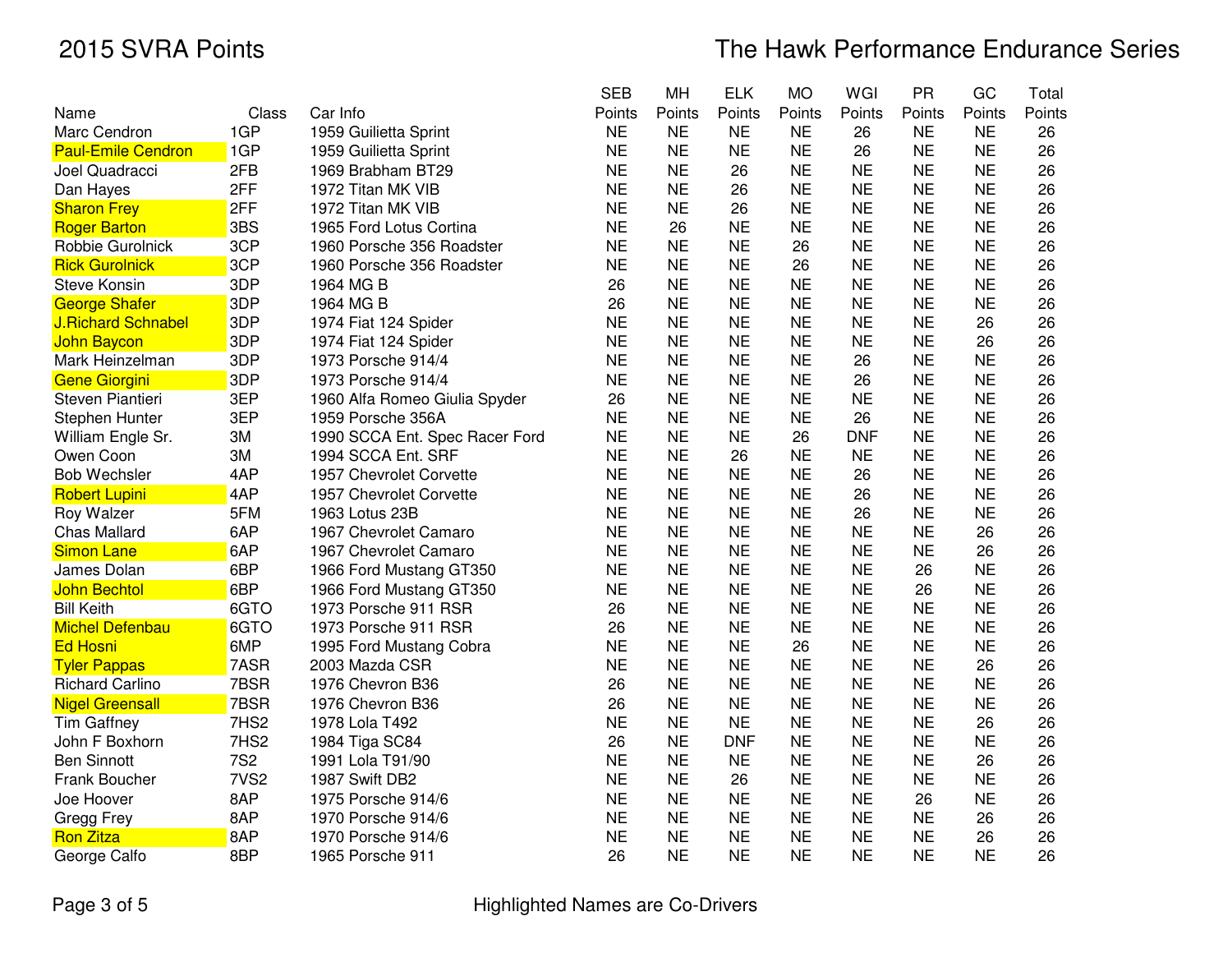|                 |                               | <b>SEB</b>                                                                                              | MH        | <b>ELK</b> | <b>MO</b> | WGI        | <b>PR</b> | GC        | Total       |
|-----------------|-------------------------------|---------------------------------------------------------------------------------------------------------|-----------|------------|-----------|------------|-----------|-----------|-------------|
| Class           | Car Info                      | Points                                                                                                  | Points    | Points     | Points    | Points     | Points    | Points    | Points      |
| 9F1             | 1991 Lola T91/50              | <b>NE</b>                                                                                               | <b>NE</b> | <b>NE</b>  | <b>NE</b> | 26         | <b>NE</b> | <b>NE</b> | 26          |
| 9F1             | 1997 Lola T97/20              | <b>NE</b>                                                                                               | <b>NE</b> | 26         | <b>NE</b> | <b>NE</b>  | <b>NE</b> | <b>NE</b> | 26          |
| 9F <sub>2</sub> | 1980 March 802                | <b>NE</b>                                                                                               | <b>NE</b> | 26         | <b>NE</b> | <b>NE</b>  | <b>NE</b> | <b>NE</b> | 26          |
| 10SC3           | 2002 Ford Taurus              | <b>NE</b>                                                                                               | <b>NE</b> | <b>NE</b>  | <b>NE</b> | 24         | <b>NE</b> | <b>NE</b> | 24          |
|                 | 2002 Ford Taurus              | <b>NE</b>                                                                                               | <b>NE</b> | <b>NE</b>  | <b>NE</b> | 24         | <b>NE</b> | <b>NE</b> | 24          |
| 11GTP3          | 1999 Riley Scott MK III       | <b>NE</b>                                                                                               | <b>NE</b> | <b>NE</b>  | <b>NE</b> | 24         | <b>NE</b> | <b>NE</b> | 24          |
| 11GTP3          |                               | <b>NE</b>                                                                                               | <b>NE</b> | <b>NE</b>  | <b>NE</b> | 24         | <b>NE</b> | <b>NE</b> | 24          |
| 3CP             |                               | <b>NE</b>                                                                                               | <b>NE</b> | 24         | <b>NE</b> | <b>NE</b>  | <b>NE</b> | <b>NE</b> | 24          |
| 3CP             | 1961 Porsche 356B             | 24                                                                                                      | <b>NE</b> | <b>NE</b>  | <b>NE</b> | <b>NE</b>  | <b>NE</b> | <b>NE</b> | 24          |
| 3CP             |                               | 24                                                                                                      | <b>NE</b> | <b>NE</b>  | <b>NE</b> | <b>NE</b>  | <b>NE</b> | <b>NE</b> | 24          |
| 5GTR            |                               | 24                                                                                                      | <b>NE</b> | <b>DNF</b> | <b>NE</b> | <b>NE</b>  | <b>NE</b> | <b>NE</b> | 24          |
| 5GTR            | 1966 Chevrolet Corvette GSRep | 24                                                                                                      | <b>NE</b> | <b>NE</b>  | <b>NE</b> | <b>NE</b>  | <b>NE</b> | <b>NE</b> | 24          |
|                 | 1989 Lola T90/90              | <b>NE</b>                                                                                               | <b>NE</b> | 24         | <b>NE</b> | <b>NE</b>  | <b>NE</b> | <b>NE</b> | 24          |
| 8BS             | 1971 Alfa Romeo GTV           | <b>NE</b>                                                                                               | <b>NE</b> | <b>NE</b>  | <b>NE</b> | 24         | <b>NE</b> | <b>NE</b> | 24          |
| 10SC3           | 1999 Ford Taurus              | <b>NE</b>                                                                                               | <b>NE</b> | <b>NE</b>  | <b>NE</b> | 22         | <b>NE</b> | <b>NE</b> | 22          |
| 2FB             | 1968 Winkelmann WDB1          | <b>NE</b>                                                                                               | <b>NE</b> | 22         | <b>NE</b> | <b>NE</b>  | <b>NE</b> | <b>NE</b> | 22          |
| <b>7S2</b>      | 1988 Lola T88/90              | <b>NE</b>                                                                                               | <b>NE</b> | 22         | <b>NE</b> | <b>NE</b>  | <b>NE</b> | <b>NE</b> | 22          |
| 8BP             | 1983 Mazda RX7                | <b>NE</b>                                                                                               | <b>NE</b> | <b>NE</b>  | 22        | <b>NE</b>  | <b>NE</b> | <b>NE</b> | 22          |
| 8BS             | 1970 Alfa Romeo GTAm Rep      | <b>NE</b>                                                                                               | <b>NE</b> | <b>NE</b>  | <b>NE</b> | 22         | <b>NE</b> | <b>NE</b> | 22          |
| 8BS             | 1970 Alfa Romeo GTAm Rep      | <b>NE</b>                                                                                               | <b>NE</b> | <b>NE</b>  | <b>NE</b> | 22         | <b>NE</b> | <b>NE</b> | 22          |
| 8CP             | 1968 Porsche 911              | <b>NE</b>                                                                                               | <b>NE</b> | <b>NE</b>  | <b>NE</b> | 22         | <b>NE</b> | <b>NE</b> | 22          |
| 8RS             | 1982 Alfa Romeo GTV6          | <b>NE</b>                                                                                               | <b>NE</b> | <b>NE</b>  | <b>NE</b> | 22         | <b>NE</b> | <b>NE</b> | 22          |
| 8BS             | 1971 Alfa Romeo GTV           | 21                                                                                                      | <b>NE</b> | <b>NE</b>  | <b>NE</b> | <b>NE</b>  | <b>NE</b> | <b>NE</b> | 21          |
| 8CP             | 1966 Porsche 911              | <b>NE</b>                                                                                               | <b>NE</b> | <b>NE</b>  | <b>NE</b> | 21         | <b>NE</b> | <b>NE</b> | 21          |
| 8RS             | 1994 Oldsmobile Achieva       | <b>NE</b>                                                                                               | <b>NE</b> | <b>NE</b>  | <b>NE</b> | 21         | <b>NE</b> | <b>NE</b> | 21          |
| 8RS             | 1994 Oldsmobile Achieva       | <b>NE</b>                                                                                               | <b>NE</b> | <b>NE</b>  | <b>NE</b> | 21         | <b>NE</b> | <b>NE</b> | 21          |
| 8CP             | 1968 Porsche 911              | <b>NE</b>                                                                                               | <b>NE</b> | <b>NE</b>  | <b>NE</b> | 20         | <b>NE</b> | <b>NE</b> | 20          |
| 3BS             | 1966 Ford Cortina Lotus       | <b>NE</b>                                                                                               | <b>NE</b> | <b>NE</b>  | 5         | <b>NE</b>  | <b>NE</b> | <b>NE</b> | 5           |
| 3BS             | 1966 Ford Cortina Lotus       | <b>NE</b>                                                                                               | <b>NE</b> | <b>NE</b>  | 5         | <b>NE</b>  | <b>NE</b> | <b>NE</b> | 5           |
| 8AP             | 1963 Ginetta G4 R             | <b>NE</b>                                                                                               | <b>NE</b> | <b>NE</b>  | 5         | <b>NE</b>  | <b>NE</b> | <b>NE</b> | 5           |
| 8AP             | 1963 Ginetta G4 R             | <b>NE</b>                                                                                               | <b>NE</b> | <b>NE</b>  | 5         | <b>NE</b>  | <b>NE</b> | <b>NE</b> | 5           |
| 8AP             | 1968 Porsche 911              | <b>NE</b>                                                                                               | <b>NE</b> | <b>NE</b>  | <b>NE</b> | 5          | <b>NE</b> | <b>NE</b> | 5           |
| 8AP             | 1974 Porsche 914/6            | <b>NE</b>                                                                                               | <b>NE</b> | <b>NE</b>  | <b>NE</b> | 5          | <b>NE</b> | <b>NE</b> | 5           |
| 8CP             | 1963 Lotus Super 7            | <b>NE</b>                                                                                               | <b>NE</b> | <b>NE</b>  | 5         | <b>NE</b>  | <b>NE</b> | <b>NE</b> | 5           |
| 10GT1           | 1990 Chevrolet GT1 Corvette   | <b>DNF</b>                                                                                              | <b>NE</b> | <b>NE</b>  | <b>NE</b> | <b>NE</b>  | <b>NE</b> | <b>NE</b> | $\mathbf 0$ |
| 10MP            | 2006 Chevrolet Corvette       | <b>NE</b>                                                                                               | <b>NE</b> | <b>NE</b>  | <b>NE</b> | <b>DNF</b> | <b>NE</b> | <b>NE</b> | $\mathbf 0$ |
| 10MP            | 2006 Chevrolet Corvette       | <b>NE</b>                                                                                               | <b>NE</b> | <b>NE</b>  | <b>NE</b> | <b>DNF</b> | <b>NE</b> | <b>NE</b> | 0           |
| 11GTP3          | 2009 Oreca FLM09              | <b>NE</b>                                                                                               | <b>NE</b> | <b>DNF</b> | <b>NE</b> | <b>NE</b>  | <b>NE</b> | <b>NE</b> | $\mathbf 0$ |
| 11MP2           | 2004 BMW M3                   | <b>DNF</b>                                                                                              | <b>NE</b> | <b>NE</b>  | <b>NE</b> | <b>NE</b>  | <b>NE</b> | <b>NE</b> | 0           |
|                 | 10SC3<br><b>7S2</b>           | 1999 Riley Scott MK III<br>1958 Porsche Speedster<br>1961 Porsche 356B<br>1966 Chevrolet Corvette GSRep |           |            |           |            |           |           |             |